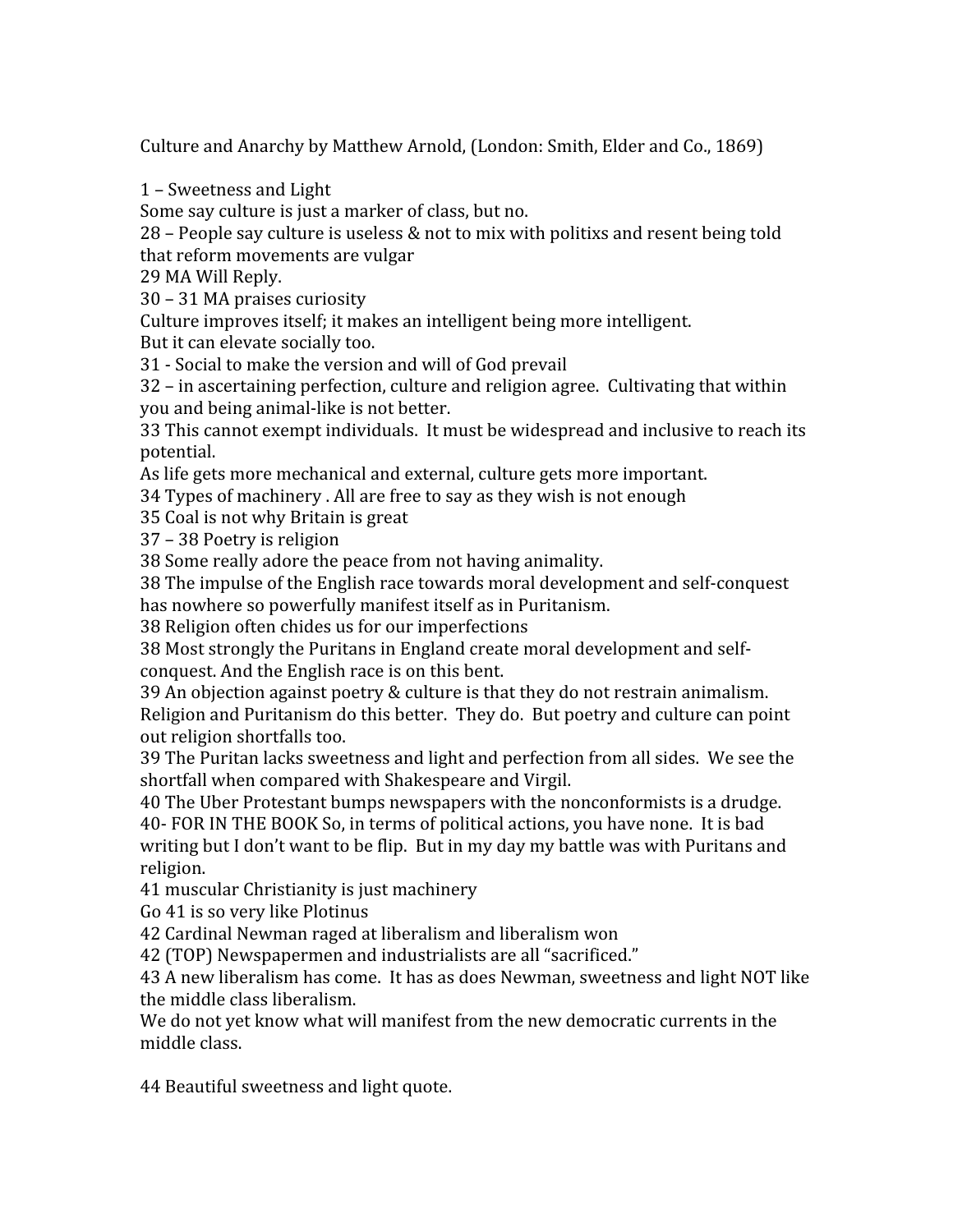45
Culture
fights
Jacobianism;
it
fights
the
jacobins
fierceness
and
addiction
to abstraction.

Bentham
and
Comte
good
starts;
but
just
that.

46
Praise
for
Benjamin
Franklin

46
Bentham
denounces
Plato;
so
MA
hates
Bentham.

47
Culture
hates
hatred;
It
looks
past
machinery
to
Sweetness
and
Light
and
making these
sensibilities
prevail.

47
Nearly
praises
nationalism:
Vibrant
national
culture
=
amazing
national
art IN THE BOOK What of Gangs? Well the middle class must be bastions of religion of sweetness
and
light
too.

48
Culture
seeks
to
do
away
with
class.

The
men
of
culture
are
true
apostles
of equality.

48
This
is
the *Social
Idea*;
and
the
men
of
culture
are
the
true
apostles
of
equality. The
men
of
culture
are
those
who
have
had
a
passion
for
diffusing,
for
making prevail,
for
carrying
from
one
end
of
society
to
the
other,
the
best
knowledge,
the best
ideas
of
their
time."

Abelard
Lessing
and
Herder
did
so.

Also
St.
Augustine.

## Pg
48
PART
TWO
–
DOING
AS
ONE
LIKES

49 I have been trying to show that culture is, or ought to be, the study and pursuit of perfection; and that of perfection as pursued by culture, beauty and intelligence, or, in
other
words,
sweetness
and
light,
are
the
main
characters."

It is said that the sweetness and light agenda opposes popular reforms. But we don't just want to be doing something to be doing something. We need thought prior to action; it is dangerous to do otherwise.

Freedom and machinery are means; we need to know what they are for.

MA
Cuts
someone
up
for
liking
to
walk
in
the
ways
of
the
old
constitution,
this
fella Bright, says being British is all about personal liberty. This is a drift towards anarchy.

IN THE BOOK: Use voluminous footnotes in the style of Jason. It will then display scholarship versus popular writing in one volume. But the real book will display sweetness
and
light.

50
The
nations
should
control,
somehow,
the
individual
for
the
individual.

We
do this while realizing a reasonable fear of the state, realizing that the Aristocracy would love to have this power over thought.

Feudalism died and the middle class and its voice rose. In his day there were riots that
he
equated
with
anarchy.

53
The
English
believe
in
liberty;
not
reason.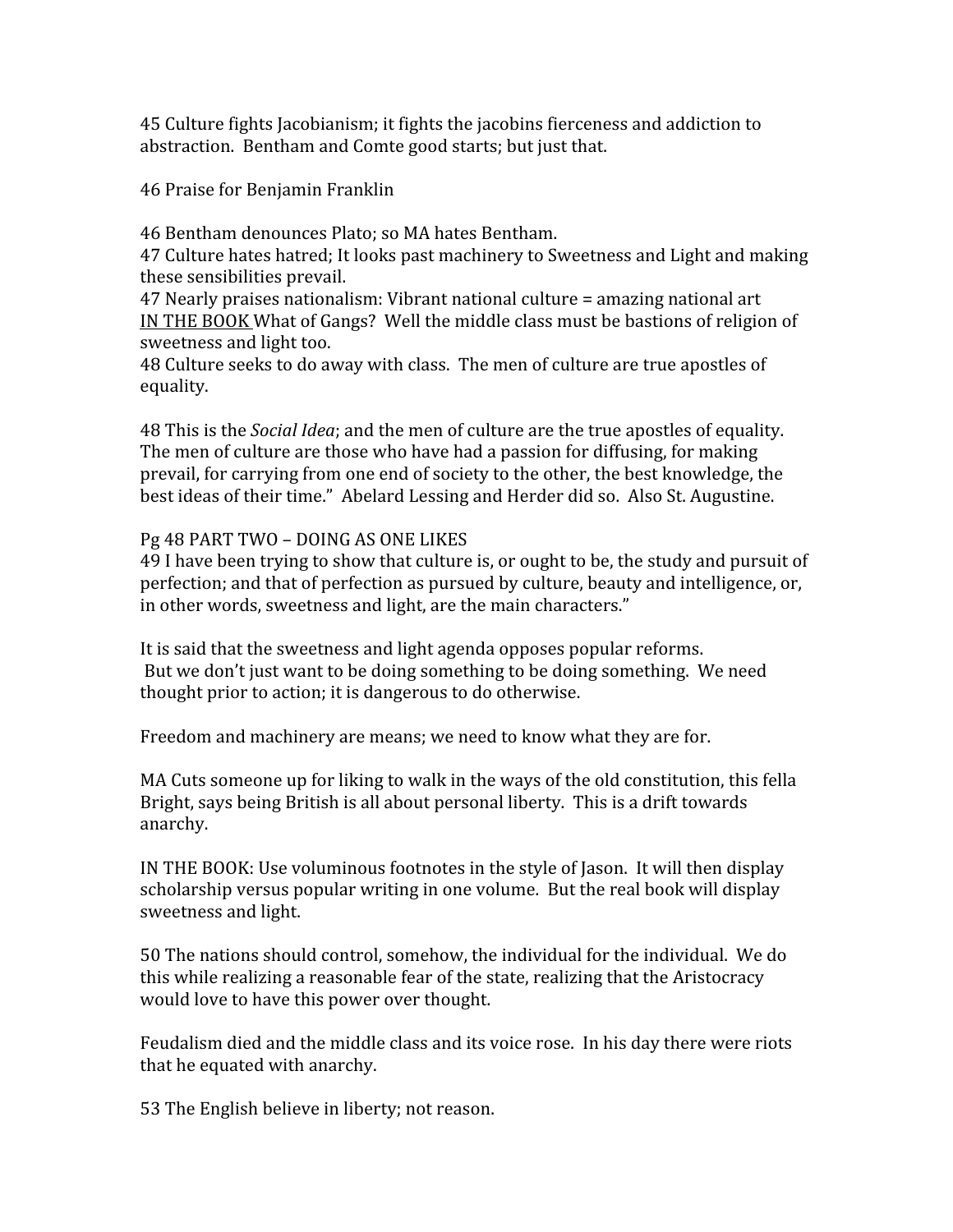IN
THE
BOOK
Someone
predicts
doom
based
on
individualism;
ie
do
what
you
want and
having
a
culturally
neutral
government.

I was rather hysterical in my early days on page 55 I predicted doom due to the individualism; ie do what you want and having a neutral government. IN THE BOOK IT
CAN
STILL
BE
SEEN

56
Mr
Carlyle
says
we
should
give
rule
to
the
aristocracy
due
to
its
dignity.

But
the Aristocracy needs more light and is a mechanism of concentration. We now live in an
epoch
of
expansion.

In
such
eras,
aristocracies
are
too
regressive;
they
naturally resist
change.

56
He
says
Mr.
Lincoln
wants
to
vulgarize
a
whole
nation
and
aristocracies
preserve us from that! But, they do not provide Greek ideals of perfection. This leads to serenity. But the serenity of Teutonic aristocracies comes from never having been troubled
by
any
ideas.

One wonders if there is anything on the planet so unintelligent as a young upper class
Englishman.

The
middle
class
may
be
saved
by
its
seriousness.

57
We
are
in
an
epoch
of
expansion.

The
essence
of
an
epoch
of
expansion
is
the movement
of
ideas,
and
the
one
salvation
of
an
epoch
of
expansion
is
the
harmony of
ideas.

The
very
principle
of
the
authority
which
we
are
seeking
as
a
defense against
anarchy
is
right
reason,
ideas,
light.

We need men of the modern spirit and of the future.

59
–
After
speaking
about
Aristotle
and
the
golden
mean,
he
says,
culture,
"enables us to look at the ins and the outs of things ... without hatred and without partiality, and
with
a
disposition
to
see
the
good
in
everybody
all
around."

59 –
He
lists
reforms
that
the
great
middle‐
who
seem
to
be
the
future
–
announce (including
marrying
your
dead
wife's
sister)
and
objects
that
this
is
all
just machinery.

60‐
.

And
if
the
dissenters
are
so
beautiful
and
concerned
with
true
happiness,
why do
we
see
so
little
beauty
in
their
use
of
language?

Why
so
much
anger
and programs?

Why
so
little
refinement?

62
–
A
man
was
mobbed
as
he
did
a
political
march.

He
still
held
to
the
idea
of
not using the military to stop the beating. All hail the Englishman's right to do as he likes!

Their
reforms
are
just
more
industrialism.

64
–
he
is
looking
for
a
source
of
authority.

He
finds
it
no
where
as
it
must
be grounded
in
S
and
L.

But,
he
does
see
it
in
the
State.

That
is
because
the
state
does not
just
belong
to
the
class
we
happen
to
find
ourselves
in.

60
‐79
Denounces
the
American
rich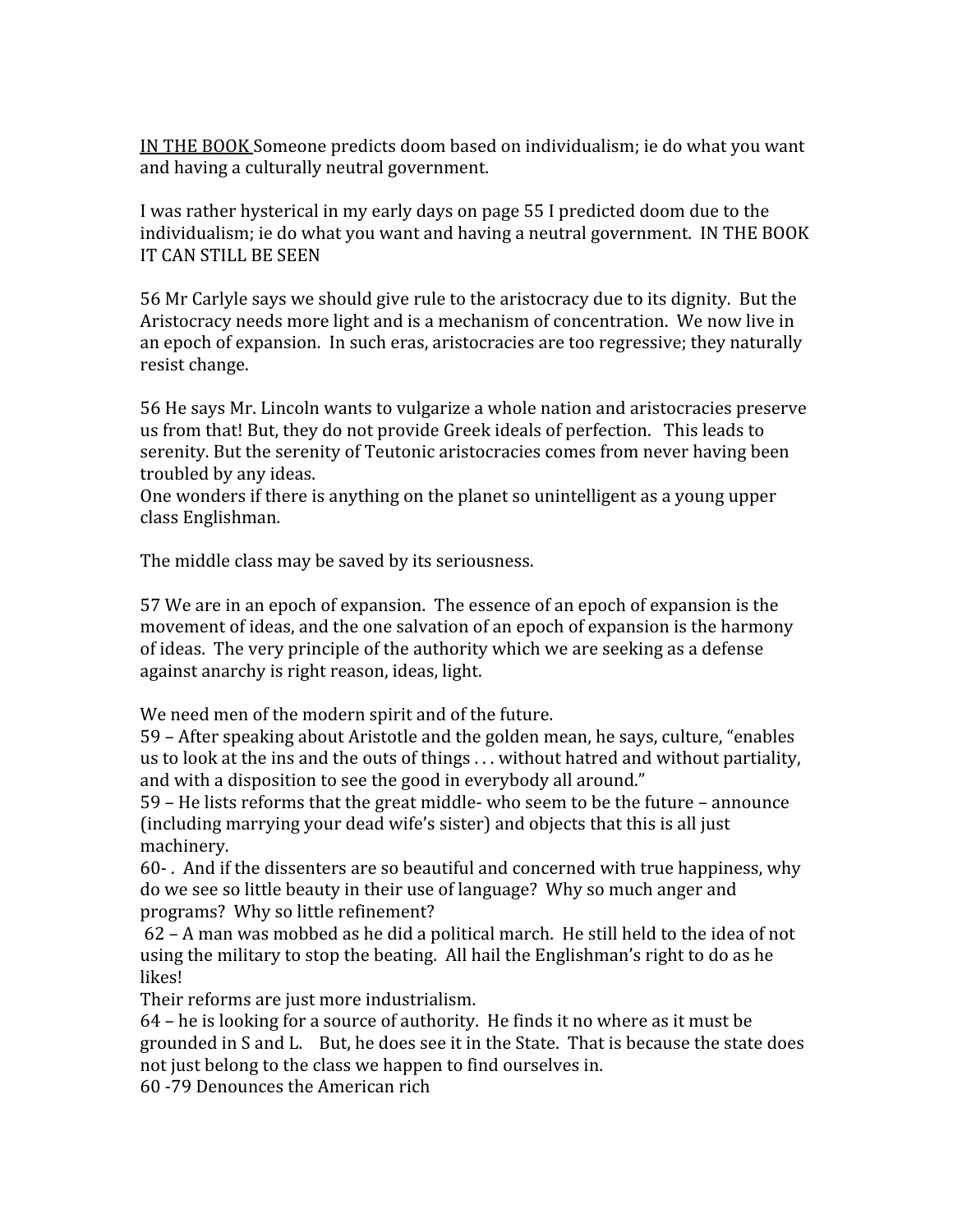We're afraid of the State and think not having it best protects our right to do as we like. But this won't save us from anarchy.

But by our best self we are united, impersonal, at harmony. So we cannot have the state, but for that we're aware of the gift of culture and see our best selves.

62
–
89
Beautiful
character
description
and
police
getting
overrun
and
their
guns taken.

64
–
88
Above
class
is
the
State.

So
based
on
education
philosophy.

We fear the state, but can trust ourselves;

90
–
65
IN
THE
BOOK
and
approachable.

He
wishes
all
could
be
dandies,
but
these are hard times. I give my service to the State and work and such is our time. Genius needs a day job and so is not based on class. MA is not respected due to his middling bureaucratic
status.

90‐65
We
should
strive
to
be
our
best
selves.

65‐
91
Britain
should
not
stagnate
or
turn
to
anarchy;
culture
is
the
answer. 66:92
I
need
instruction
here:
I
don't
get
the
section's
end.

# CH
3
BARBARIANS,
PHILISTINES,
POPULACE

68
–
90
Aristocracy
and
barbarians.

But
Brits
don't
mind
that
designation
so
much. The
barbarian
brings,
"do
as
you
like"
individualism
as
the
modern
phrases 69‐101
Perhaps
an
attack
on
his
father's
muscular
Christianity:
sports
theory. 70:102
The
aristocracy
will
read
the
classics,
but
for
external
show,
not
true
spirit and
so
they
are
barbarians.

70:107
Class
interest
over
best
self
is
mechanical
and
not
Sweetness
and
Light 71:104
Not
interested
in
Plato
and
real
knowledge
external
goods
and
not
inward perfection.

The
State,
but
not
the
real
state
of
culture

71:108
calls
himself
unsystematic
and
without
coherent
philosophy.

We all are the same underneathe. This is important to know as it brings compassion.

And
this
is
the
basis
of
indulgence
which
is
a
necessary
part
of inexhaustible
sweetness.

"Thus,
an
English
Barbarian
who
examines
himself,
will,
in
general,
find
himself
to be not so entirely a Barbarian." "I myself am properly a Philistine."

71
106
All
classes
share,
remember,
the
same
human
nature.

This
is
important
to know as it gives backing to indulgence which is a necessary part of sweetness.. Sweetness that is, when our culture is complete, inexhaustible. We all have all three classes in ourselves. MA claims he is himself a Philistine. We sink "every time
that
we
snatch
up
a
vehement
opinion
in
ignorance
and
passion,
every
time that
we
long
to
crush
an
adversary
by
sheer
violence,
every
time
that
we
are envious, every time that we are brutal, every time that we adore mere power or success,
very
time
that
we
add
our
voice
to
swell
a
blind
clamor
against
some unpopular
personage,
every
time
we
trample
savagely
on
the
fallen"
we
are
the populace.

We must leave our Barbarian, Philistine, and populace state to be "humanity."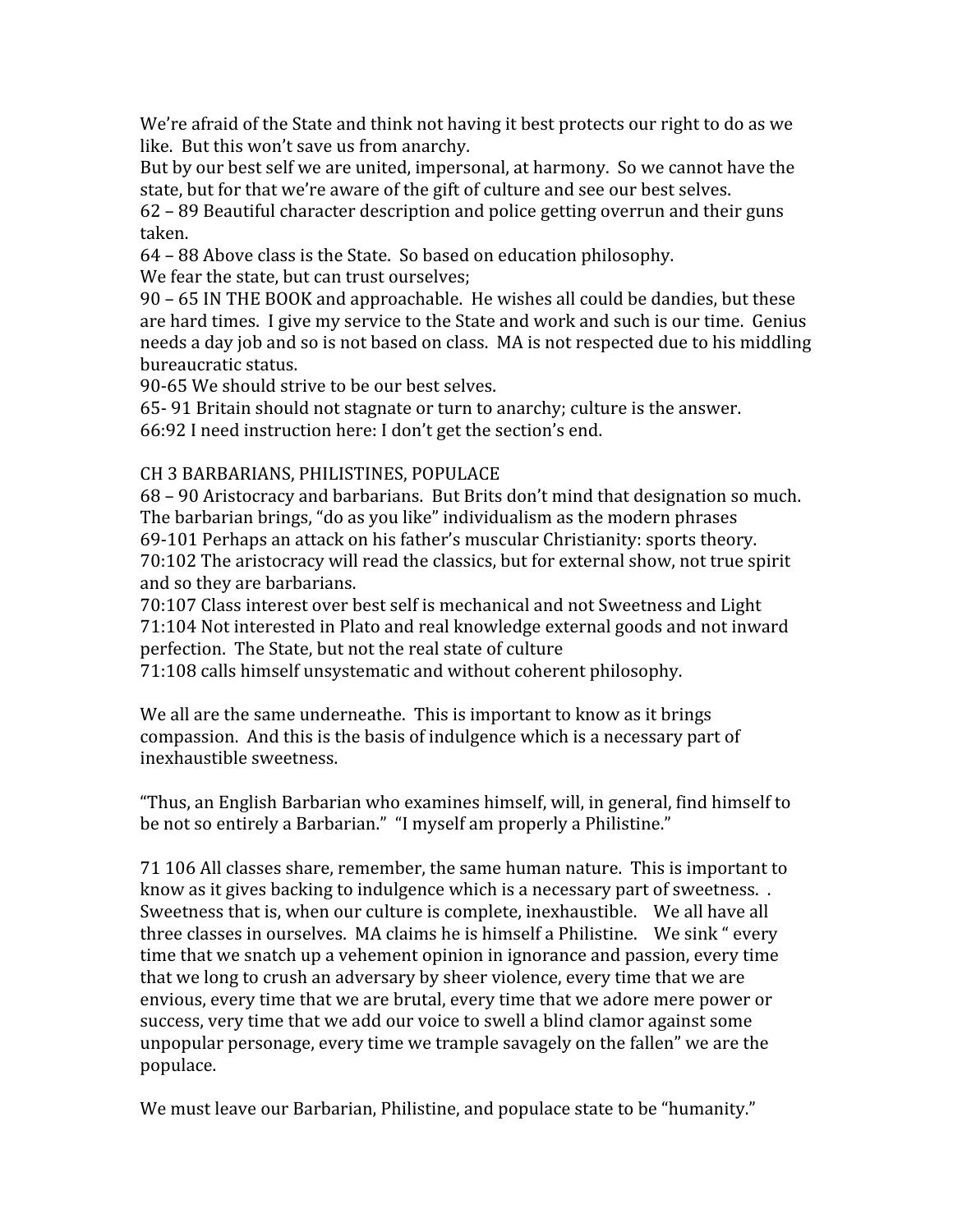Second, we all imagine happiness to consist in doing what we like. But that varies by
class.

73b
bBut,
we
have
under
our
class
mechanics,
a
love
of
perfection,
genius. Culture being the true nurse of the pursuing love, and sweetness and light the true character
of
pursued
perfection.

74
–
75
Each
class
has
a
literary
taste
with
its
own
standards
–
quite
unaware
of
any higher
standard.

74
Doing
as
we
like
precludes
any
standard
of
excellence
and
keeps
us
from
the sublime. We are encouraged to keep our natural taste for Bathos unimpaired. Beautifully
stated.

Could
be
in
the
book.

75
–
someone
writes
on
the
mormons
and
points
to
their
numbers
and
rifles.

That there are any further stricter tests to be applied to a doctrine, before it is pronounced
important

75
–
The
critic
lists
notables
who
follow
Mormonism.

Would
he
uphold
Plato
this way?

76
–
"American
has
up
to
the
present
time
been
hardly
more
than
a
province
of England."

In nations where the governed are not so immediately dependent on the immediate favor of the governed, the leaders can set it authoritatively before the governed. But, in more democratic nations, the governor must accommodate himself to the taste
of
the
bathos.

77
–
While
the
reps
of
all
three
classes
come
in
for
a
snarl,
Arnold
warns
particularly of the nasty thrusts at the aristocracy by the Reform league. It is so outrageous that not
even
the
populace
give
it
credence.

Also
when
the
Philistines
call
the
populace
"drunken
and
venal,"
his
uptight uprightness
does
not
get
a
serious
listen
to
by
the
populace.

78
–
All
just
listen
to
their
friends
and
are
self‐satisfied.

So
none
shall
reach
the sublime.

79
–
When
the
dissenters
voted
against
the
Education
Clauses
of
1843,
they
put their tongue in their check while making their speeches. Their worry about Dissenter dollars going to fund the Church of England is not believed by Arnold.

Arnold
neither
flatters
nor
panders;
that
is
for
politicians.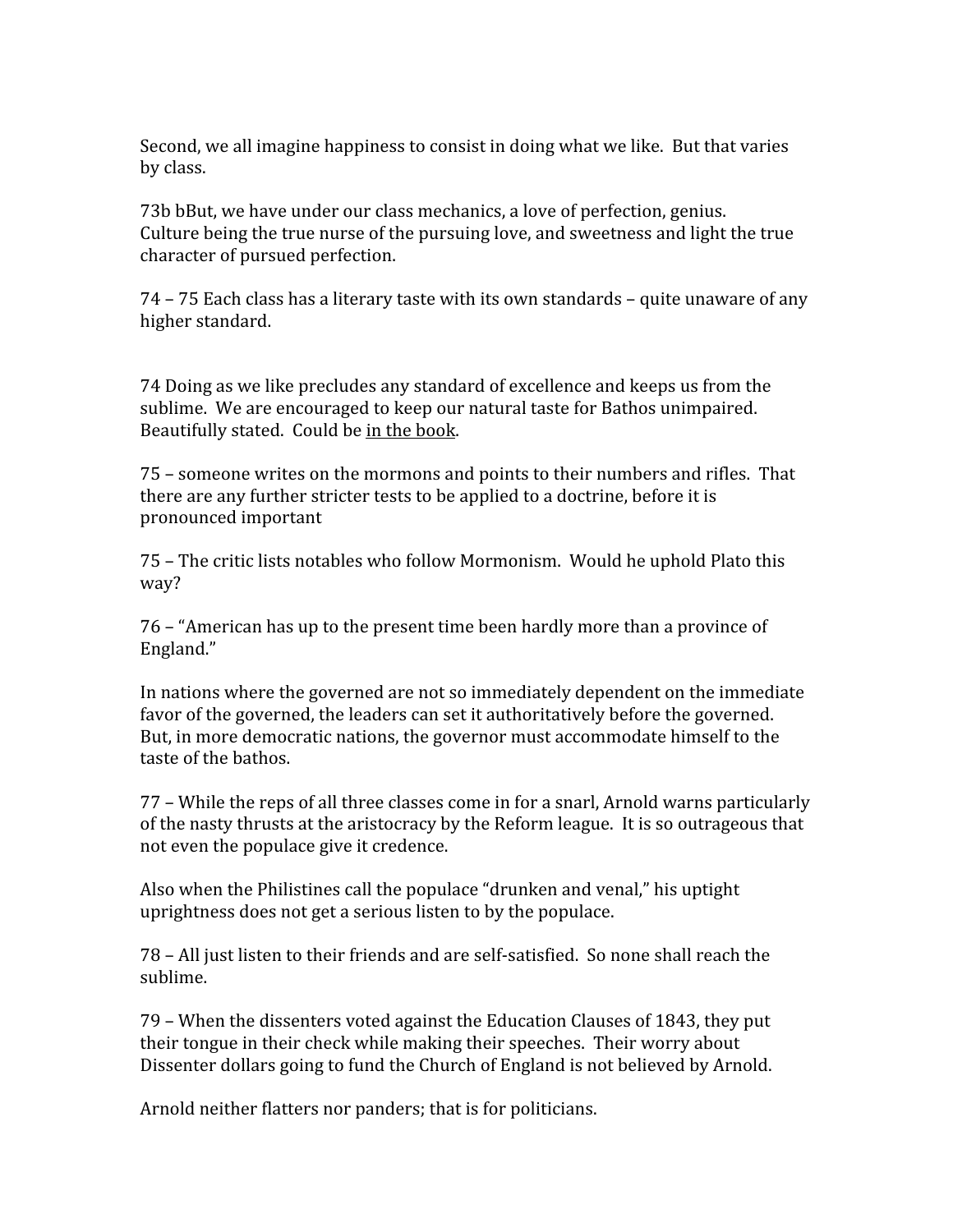In
Germany
the
King
endows
the
best
schools.

His
position
raises
him
above prejudice
and
littleness.

And,
the
schools
must
live
up
to
the
majesty
of
his
majesty.

80
–
In
England
the
"commercial
traveller's"
association
proposes
to
make
a
school. And these children are brought up in "bagmanism." And a Royal Prince will go and dedicate
the
school!

81 – England has the theory that just following bathos will lead to right reason. The great
promoters
of
this
theory
are
the
newspapers.

They preach a British for of Atheism and Quietism. They are delirious over the fact that
everyone
can
say
as
they
like.

82
–
And
that
was
sustainable
while
the
barbarians
and
the
philistines
did
what
they liked. But, now that the populace is doing it too! In education, newspapers relish the fight
and
don't
hope
for
one
to
dominate.

83
–
the
papers
celebrate
one's
Papist
–
baiting
and
the
other's
anarchy
– mongering.

The
common
reason
of
society
ought
to
check
the
abberations
of individual eccentricity. The States' common reason is to back off. This is the British form of Quietism or over-ruling reliance on Providence.

84
–
Philosophers
say,
(Aristotle?)
that
we
learn
virtue
by
performing
acts
of
virtue; but they say we learn it by doing any act that goes with our natural inclination. We become our best by "following our noses."

85
–
William
Von
Humbolt's
book
was
translated.

His
book
said
that
government ought
to
be
severely
limited.

He
used
to
say
that
one's
business
in
life
was,
first
to perfect
oneself
by
all
means
in
one's
power,
an
aristocracy
of
the
greatest

number possible,
of
talens
and
characters.

When
he
became
the
minister
of
education,
his reforms gave the power over much of education to the state. Of this the English reviewer says not a word. The reviewer quotes just enough to make the populace feel
great.

86
–
In
France
the
State
is
even
stronger.

# **IV.
Hebraism
and
Hellenism**

86 – England walks towards its best light. But, it doesn't take enough care to see if its
light
is
darkness
or
not.

We like energy more than intelligence.

87 – The goal of H and H, as with all religions, is perfection or salvation. As such, they
work
together
and
are
not
opposites.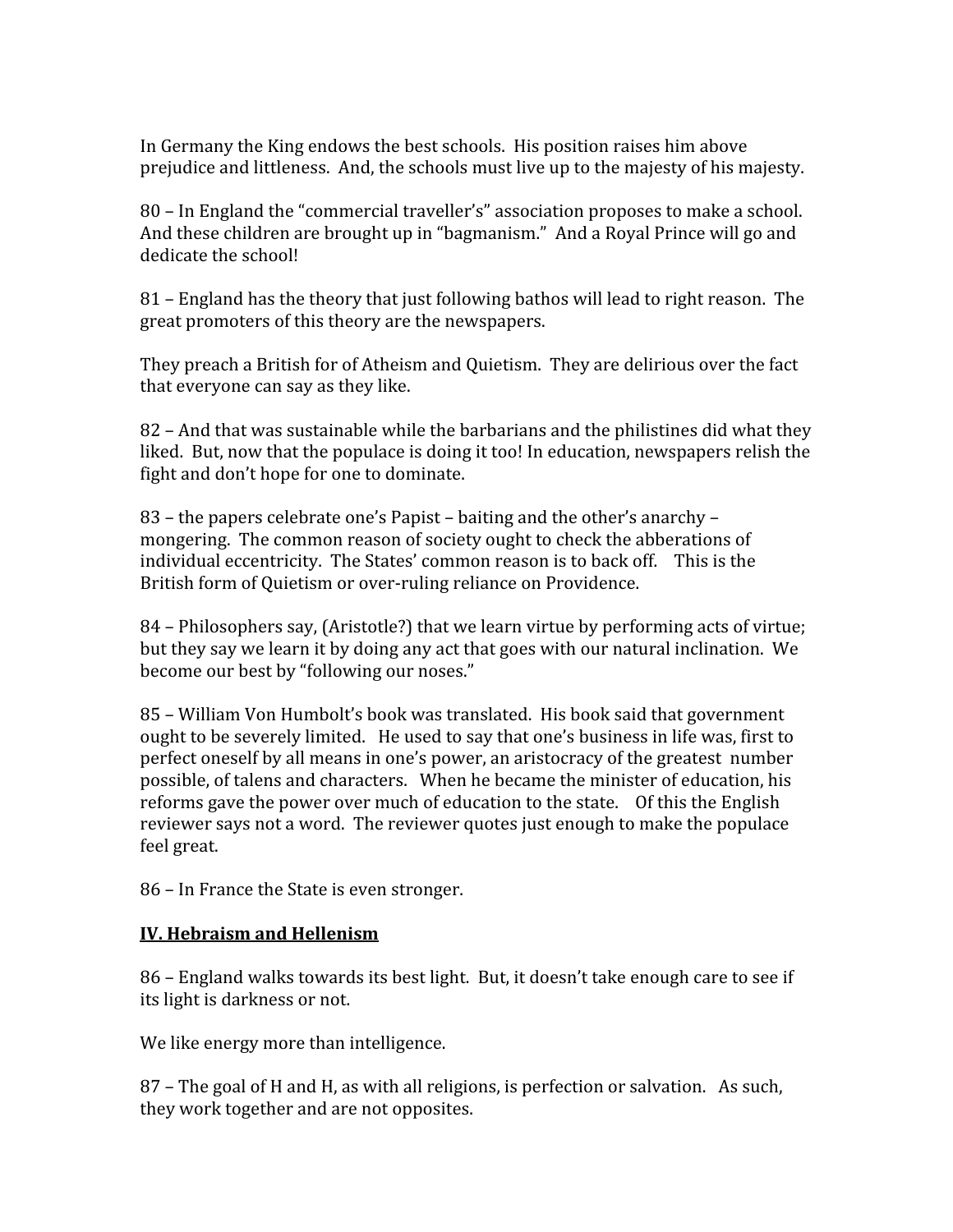88 - Still the aim of Hellenism is to see things as they really are. The
goal
of
Hebraism
is
conduct
and
obedience.

The
Greeks
dismiss
the
body
as
it
causes
wrong
thinking;
the
Hebrews,
wrong action.

88
–
147
‐
The
governing
idea
of
Hellenism
is
spontaneity
of
consciousness;
that
of Hebraism,
strictness
of
conscience.

Christianity did not disturb Hebraism. Obedience is the fundamental idea of this form. But rather than the laws, Christianity substituted self - conquest via Christ. This is Aristotelian, in that it is not based on intellect.

90 - Plato said you could only be really good via knowing. But, though different, both aim
at
sweetness
and
light.

90
‐152
Socrates
speaks
glibly
about
perfection,
it
is
easy.

But,
Hebraism
has always
thought
perfection
impossible.

The
challenge
is
sin.

Hebraism
has
much more
of
this
than
Hellenism.

91
–
153,
but
Christ
took
the
load
of
sin
off.

The
Greek
ideal
was
premature.

It needed
to
wait
for
Hebraism.

But,
early
medieval
Christianity
was
full
throttle Hebraism.

And,
it
did
not
respect
Hellenism.

93
–
158
But
H
and
H
are
both
just
contributions
to
man.

And,
they
are contributions
of
their
time.
Plato's
Phaedo
and
St.
Paul's
Epistle
paint
the
afterlife poorly.

It
was
all
they
had.

93
–
159‐
The
Renaissance
was
an
uprising
of
Hellenism.

And
of
course, simultaneously,
Protestantism
brought
much
Hebraism.

Protestantism
was
sincere, and
so
better
than
Catholicism,
but
both
missed
the
Renaissance
–
both
disavowed non‐Biblical
sources
of
knowledge.

So
the
supposed
intellectual
superiority
of Protestantism
is
thin.

And so, in the  $16<sup>th</sup>$ , the H's stood face-to-face. Hellenism asked people to see things as they truly are, which in art, lit and physics produced splendid fruits. But Hellenism
had
a
side
of
moral
weakness.

This
was
very
apparent
in
Italy,
but
France and
England
too.

95
–
162
–
Science
has
now
shown
how
different
Indo‐European
folk
are
from
the Semitic. Hellenism is Indo-European and Hebraism, Semitic. So, you'd think we'd be Hellenic. But, the contrary shows brightly how close the human race is.

95
–
163
–
Puritanism
was
originally
a
reaction
against
Hellenism.

96
–
And
Puritans
having
defeated
Hellenism
shows
Hellenism's
weakness.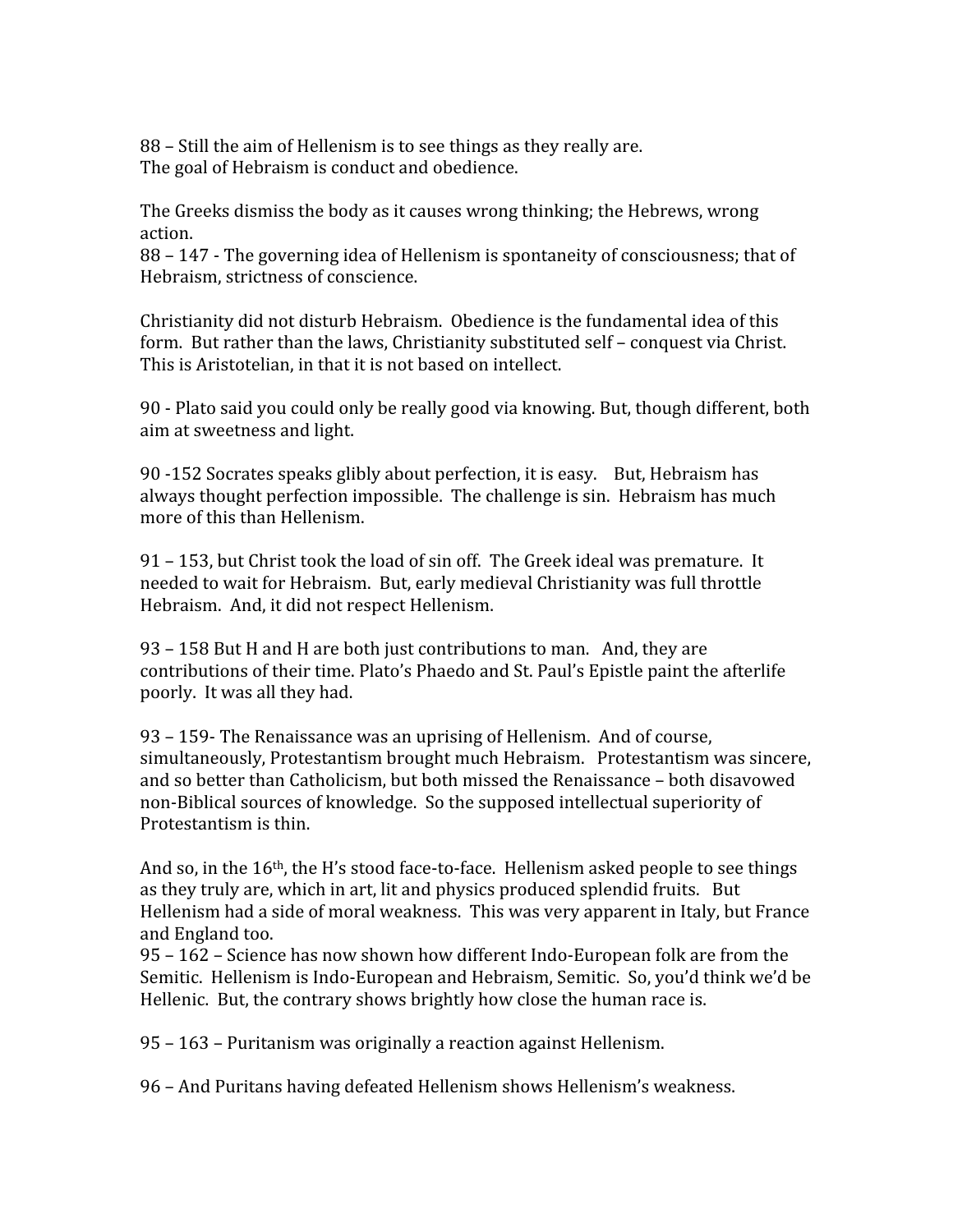## **V.
[Porro
Unum
Est
Necessarium]**

97
–
167
–
How
is
it
that
the
bright
English
have
come
so
into
this
idea
of
"doing
as one
likes"?

The
answer:
too
much
Hebraism.

Thus
they
stick
to
strictness
of conscience, not spontaneity of consciousness. They think their religion is all that is needed.

97
‐
168
–
This
might
be
true,
were
humanity
not
the
composite
thing
it
is.

If
life
had only
a
moral
side
needed
to
control
lust.

But
life
also
has
an
intellectual
side. 98 – If we only have one side, we have impalance

98
–
170
–
Hellenism
has
sweetness
and
light.

98-171 – But many would note that S n L are not enough, you need energy. And here is where Hellenism needs Hebraism. We need "strength, sweetness, and light."

99
–
A
Mr.
Sidgwick
says
MA
gives
too
much
Hellenism
and
not
enough
Hebraism. But,
Hebraism
is
dominating
the
country.

100
–
MA
says
that
it
is
no
good
to
promote
what
everyone
is
already
doing.

100
–
174
–
The
Puritan's
problem
is
his
thinking
he
has
the
one
necessary
thing.

101-177 – And as we stick to one thing, it gets mechanical and fails as a source of vitality.

102
–
We
use
St.
Paul's
words,
"grace,
faith,
election,
righteousness,"
mechanically.

102
–
180
–
For
example,
St.
Paul
uses
the
word
"resurrection"
to
mean
the
literal rise of Christ's body. But, he also uses it 9 / 10ths of the time to mean werise to a new
life
prior
to
death.

Being
risen
with
Christ.

Our
life
after
death
is
spoken
of much
less
than
our
life
resurrected

in
this
world
by
following
our
exemplar.

103
–
182

Now
Hellenism
has
its
problems,
but
it
is
not
exclusive
and
would
not deny us other sources of insight, such as the Bible. Hellenism seeks to develop the whole
man.

And things are never really intelligible, unless they are also beautiful. The body, behavior,
discourse,
song,
worship,
for
example.

105
–
In
all
cases,
we
need
freer
play
of
consciousness,
instead
of
the
entire subordination of thinking to doing.

105
–
186
–
Mr.
Smith
committed
suicide
because
he
feared
he'd
come
to
poverty and
was
eternally
lost."

Money
and
his
soul
were
one
and
paired.
This
is
why
they call
the
middle
class
Philistines.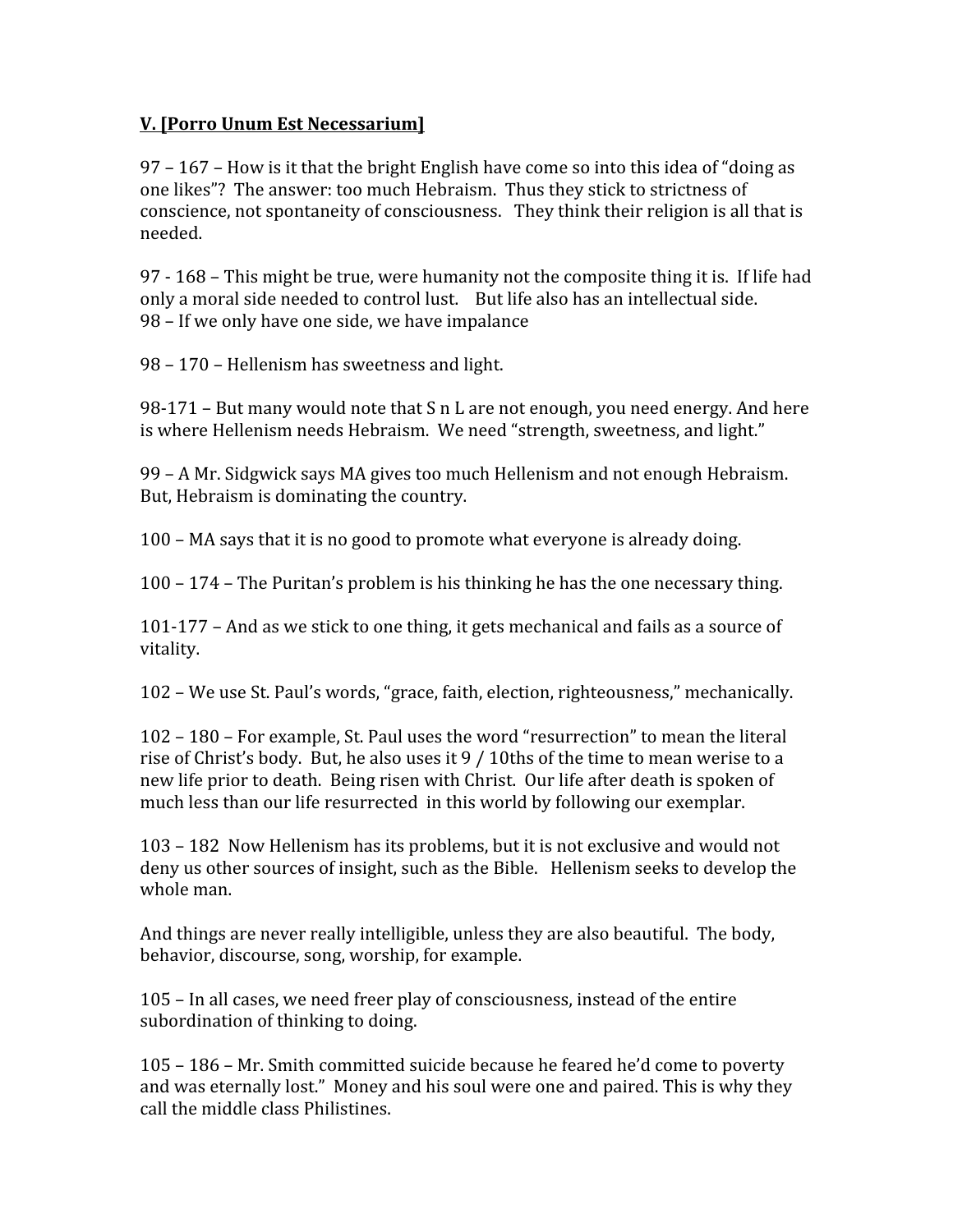106
–
Given
its
ability
to
play,
Hellenism
may
actually
serve
to
strengthen
Hebraism. Christianity
transformed
and
renewed
Hebraism
by
gong
back
on
a
fixed
rule
that had
become
mechanical,
after
all.

107
–
We
love
fixed
rules
so
much
more
than
the
intelligible
law
of
things. 108
–
"British
freedom,
British
industry,
British
muscularity,
we
work
for
each
of these
things
blindly."

We
don't
do
proportions
because
we
have
no
ideal
of harmonious
human
perfection
in
front
of
us.

108
–
194,
the
Greeks
pursued
freedom
and
gymnastic
with
a
reference
to
an
ideal of
happiness.

108
–
So
his
discussion
brings
us
to
culture,
if
we
want
a
sure
source
of
authority, our inner world, our fuller harmonious development of our humanity, we get it.

# 6.
[**Our
Liberal
Practitioners**]

109 - He must, to be modern, stick to facts and examples. He'll start with the Irish church.

109
–
199
–
The
present
Church
establishment
in
Ireland
is
contrary
to
reason
and justice.

A
minority
church
has
taken
all
the
church
property.

The
state
should divide the property among the religious factions according to need.

This according to the maxim: The State is of the religion of all its citizens, without the
fanaticism
of
any
of
them.

111
–
200
–
But
it
seems
the
British
people
don't
want
to
make
any
more endowments
for
religion.

But we who have no coherent philosophy, can do this. The nonconformists want no church
/
state
connection
at
all
and
so
seek
to
disestablish.
And
they
control
the Liberal party. And they are trying to disestablish the Church of England in Ireland. Doctrine, not justice or rationality are being applied here. Also, not wanting to give Catholics
anything
comes
into
it.

Their
fetish
maxim
does
not
take
the
affection
of
the
Irish
into
account.

113 – What if we 'take, "My kingdom is not of this world" and try and make our consciousness
bathe
and
float
in
this
piece
of
petrifaction."

But
they,
it
seems,
connect
with
the
liberal
party. 113
–
207
‐
Thought
is
individual
and
devotion
is
collective.

"long
used
rites, national
edifices,
is
everything
for
religious
worship."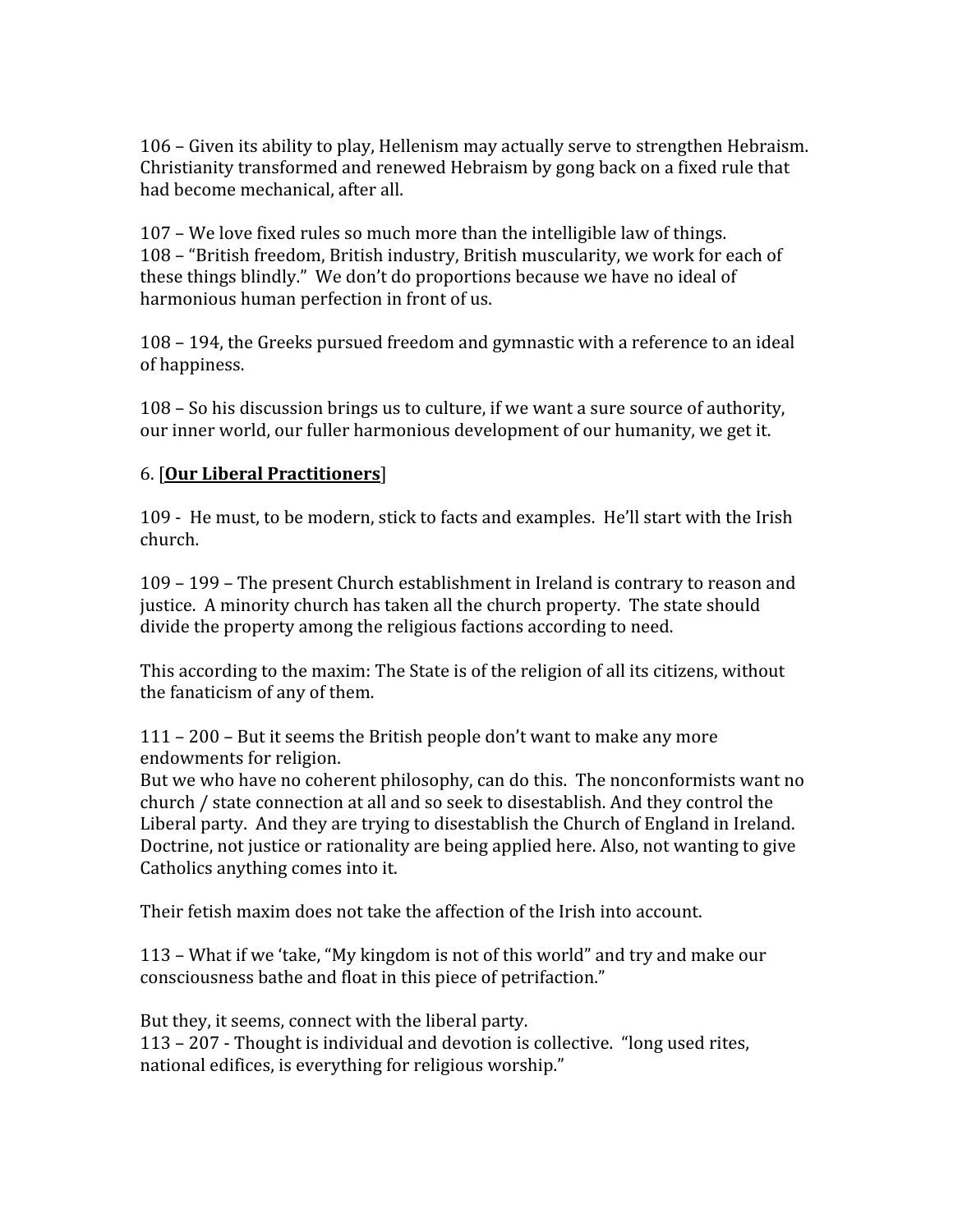114
–
Worship
should,
therefore,
have
as
much
as
what
unites
us
and
as
little
as what divides us as possible. We should worship together and think alone. And the worship
should
be
simple.

–
Joubert
says.

But the non-conformists are part of a congregation, not individual thinkers. 114
–
209.

They
think
in
groups
and
so
have
no
more
creative
ideas
than
the Established
Church.

115
–
But
it
differs
from
the
Established
Church
in
that
its
worship
is
a
much
less collective
and
national
affair.

By "my kingdom is not of this world," Christ meant he works on the soul. They have failed the thinking part of the soul. And since both do the feeling part, the C of E is ahead.

We might then not work as Hebraisers and stick mightily to a maxim, sans thought. And when this rule is making people unhappy and making the other party into enemies,
they
might
do
well
to
be
flexible.

116
–
213
–
Real
Estate
Intestacy
Bill
–
This
would
reduce
land
ownership
by barbarians.

This
is
meant
to
be
based
on
natural
rights.

But MA, in his mind, sees no rights at all, only duties. And, rights derived this way are
bound
to
be
formal
and
petrifying.

What
are
the
natural
duties?

117
‐
Unequal
property
was
key
to
our
surviving
the
fall
of
the
Roman
Empire.

Shall we do something simply to be said to be taking action? Will we call all indifferent who
have
an
aversion?

MA calls into question the continuance of the entire noble class. It would be better for many of these children of the wealthy to have to make it on their own. And what is it for the community to have a indolent, spoiled wealthy class as a model?

119
–
When
we
use
sweetness
and
light
over
fire
and
strength,
we
see
the
need
to make
the
feudal
class
slowly
fade
away.

120

‐
Whereas
fire
and
strength
will
just
rip
their
limbs
off
because
it
brings applause.

120
–
223
‐
The
right
to
marry
ones
life
is
not
forbidden
in
Leviticus
so
liberals
see
it as an excuse to "do as one likes." This is great as they have never read any book but the
Bible.

121
‐
Liberty
is
bandied
about.

Liberty
comes
from
the
pursuit
of
our
best
selves, not
the
ordinary
impulses
of
our
ordinary
selves.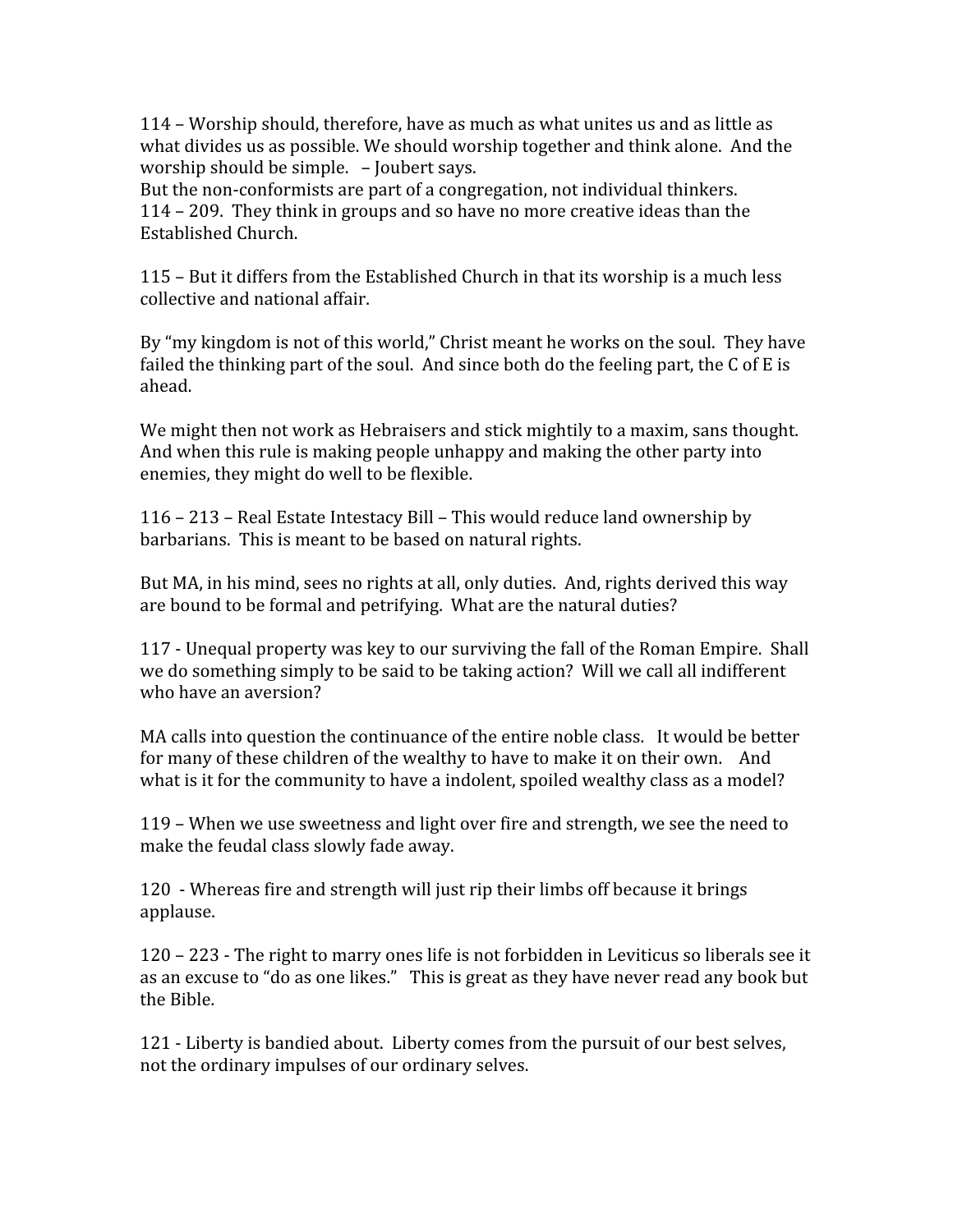122 –
Should
us
Indo‐European
Hellenizers
base
our
relations
on
Semites
thousands of
years
ago?

123
–
What
of
free
trade?
These
are
argued
for
on
the
basis
of
poor
folk
not
having their bread taxed and the wonderous industry created. But, if we take it from wellbeing
and
ideals
generally,

124
–
But
bacon
has
not
become
cheaper
since
Queen
Elizabeth's
time.

And
we
tie free
trade
into
no
ideals.

126
And,
meantime,
one
19th
of
our
population
are
paupers.

126
and
127
–
He
is
taking
on
the
idea
that
increasing
population
is
God's
greatest will. An article in the Times says so in fine words. And, so he often carries with him to the East End – where he sees children with barely a rag to cover them.

128
–
But
we
must
all
go
to
perfection
together
or
we
haven't
gone.

129
–
The
people
who
want
tons
of
population
are
the
same
folks
who
like
free trade.

They
find
a
maxim
and
then
fix
on
it
regardless
of
result.

130
–
They
say
it
is
a
law
of
nature.

It
is
not.

It
is
wrong.

Human
action
is
needed.

131
–
Having
Children
must
be
deemed
good
or
bad
as
it
helps
all
of
us
reach
our perfection.

132
–
So
culture
gives
us
free
play
and
floats
ideas.

And,
this
is
useful.

We
need perfection,
not
a
liberally
party
or
a
conservative
party.

MA salutes, "combining grand and national forms of worship with an openness and movement of mind not vet found in hierarchy."

133 – Puritan's strength is that it helps us deal sincerely with ourselves. In this it is better than Catholic style rituals. At least it has these seeds, though they are largely undeveloped.

# 134
–
[**Conclusion**]

Culture leads us not only to perfection, but to safety.

We part with our liberal friends who wish to take action without thought. 135
–
But
we
support
those
who
will
put
down
disorder
became
without
order, there
can
be
no
society
or
human
perfection.

Here
he
lays
out
the
Tarpeian
Rock
quote.

A
little
rioting
and
popular demonstrations are not okay - even if to end slavery!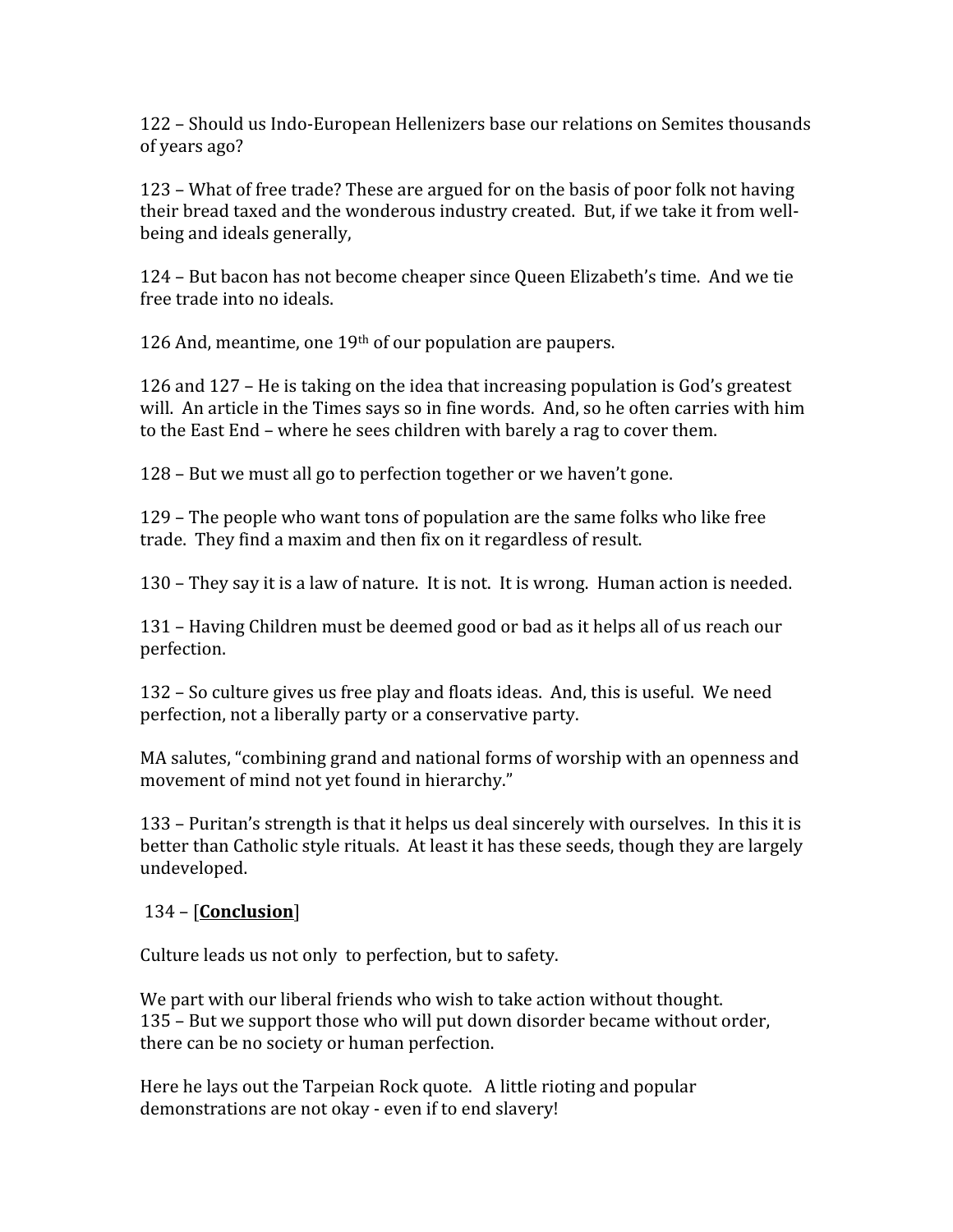That is because a State that has authority and public order is necessary to make anything
lasting.

136
–
Thus
the
very
framework
and
order
of
the
State
is
sacred.

And
culture
is
the most
resolute
enemy
of
anarchy.

And
yet
we
must
ever
labour
for
perfection
and thus fill the framework of the State. We will especially disfavor anarchy in the future when we're closer to perfection. The government must protect the Park railings and suppress the London roughs for the best self of all of us.

136
–
137,
But
though
we
may
stop
anarchy,
we
need
sweetness
and
light
more
than fire
and
strength.

137
–
And
we
must
free
thought
before
we
act.

137
–
236
–
Yet
we
must
not
think
we'll
take
the
world
by
storm.

Mostly
the
young dream
of
perfection.

Average
folks
are
just
average,
Aristotle
says.

But,
we
cannot accept
this
despondency.

Yes we should hope that Hebraism and Hellenism become a joint force of right thinking.

138
–
We
will
have
a
revolution
by
due
course
of
law,
not
violence.

139
–
France
and
Germany
and
the
Swiss
have
education
laws
that
are
simple
and recognize the reciprocal relationship of the citizens and the State. We need to give education
ideals,
not
regulate
details.

While educrats worry that education will be taken out of their hands, we should know that model education is in one's own hand.

140
–
Barbarians
in
government
do
things
to
please
barbarians'
ordinary
sense
of themselves.
The
same
for
Philistines
(the
populace
is
here
left
out).

Rather than try to get heritage to the Barbarians, Philistines, or Populace, we are for the
transformation
of
each
according
to
the
law
of
perfection.

The
House
of
Commons
will
take
the
longest
to
change.

So
the
way
is
to
ferment
the mind
of
the
nation.

Pericles
was
the
greatest
speaker
ever,
but
people
heard
his
speeches
and
left. Socrates' speech stayed with people. And we all have a possible Socrates within us. Socrates was more effectually significant than any House of commons orator or practical
operator
in
politics.